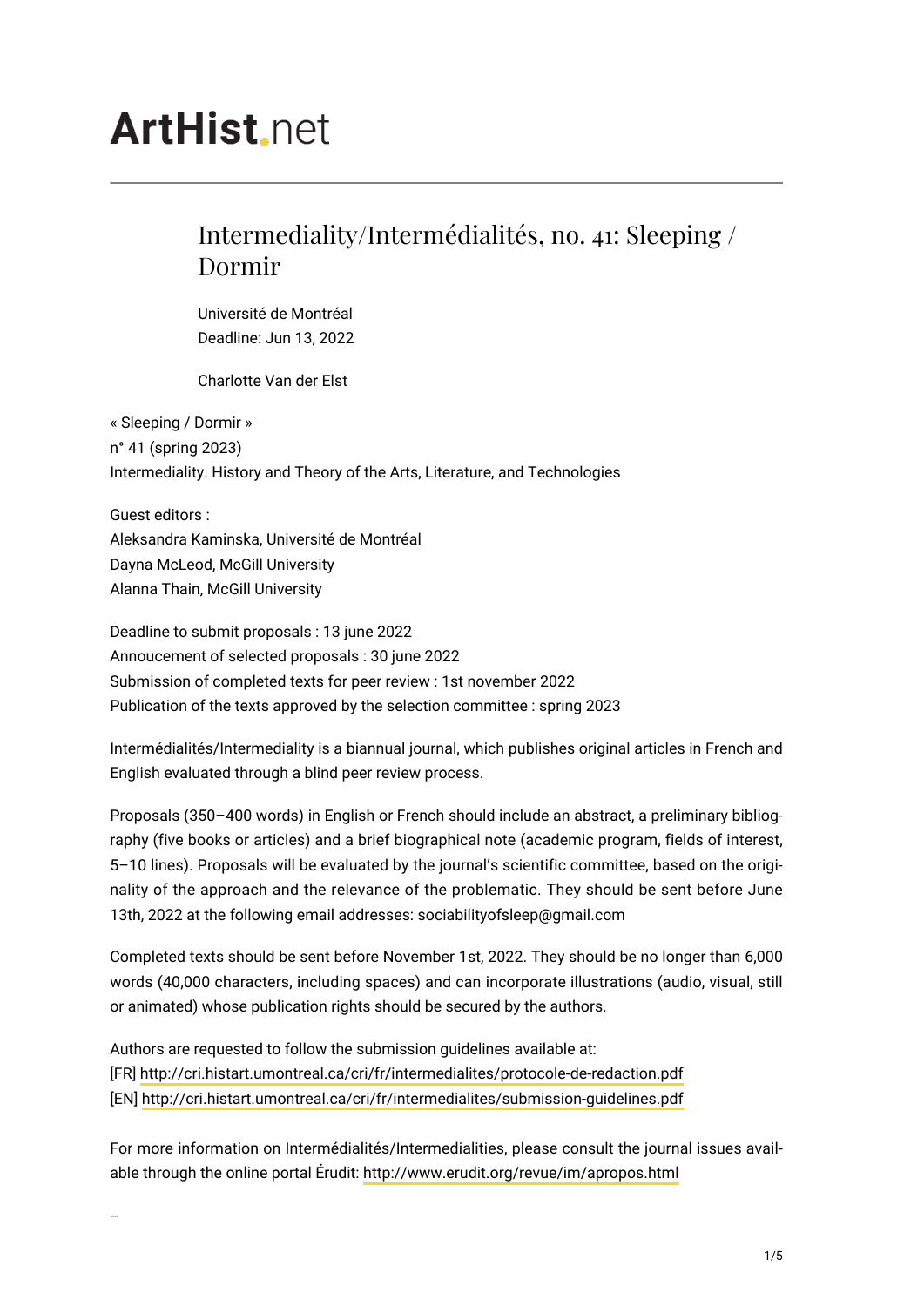#### ArtHist.net

#### Sleeping

Sleep is always social, affecting others and affected by others. Society cannot exist without sleep, or sleeping without social expectations.

### —Matthew Wolf-Meyer, The Slumbering Masses

How is sleep a mediated and mediating phenomenon? When and how does sleep become recorded and knowable, shareable and communicable, by and between bodies, people, media, and between our own sleeping and waking selves? In what ways are we together in sleep? How do we know and care for ourselves and each other as sleepers? If sleep can be social, how must we alter or expand our sense of the social itself? This special issue of Intermediality on SLEEPING/DOR-MIR asks how (inter)media forms and practices are critical for rethinking sleep in our restless times. We are particularly interested in sociable, experiential, experimental, and critical approaches to sleep's mediations across queer, racialized, gendered, and classed lifeworlds; and in the inequities of sleep that result from the labouring body. What kinds of un/conscious labour mediates sleep and how is this work invisibilized, manifested, derailed, celebrated, and/or complicated?

Through this issue we seek to encounter sleep across media forms that expand our shared somatic sensibilities. Sleep moves across, lingers, and expands in critical thresholds of consciousness, but also between the public and private, individual and collective, body and environment, matter and mind—all of which contribute to making sleep a site of radical vulnerability and social risk in a way that requires social forms of care, including care for the collective imaginaries of sleep. Media have been critical for representing sleep, but also for animating its challenges to capture and display. We propose that to better address the heterogeneity of sleep we must create conversations across forms and practices that question and expand the methodologies and epistemologies of sleep knowledge (Dement 1999; Kroker 2017). If cinema, for example, was already a dream machine yoking the somatic, the cinematic, and the social, how else can we identify the contagious intermedialities of sleep? If lullabies might tell us something about song, folklore, fear, and care, what do they tell us about sleep itself? From sleep apps and technologies (Mulvin 2018; O'Neill & Nansen 2019) to (stereotyped and/or inaccurate) representations of sleep conditions in both news and fiction (Kroll-Smith 2003; Williams et al. 2008; Higgins 2017); from urban and literary studies exploring the sleepless condition in the urban night (Beaumont 2015; 2020) to the rhythms and chronotopias that govern our lives (Elkouri 2016; Jeffries 2019; Trottier 2019), we are searching for novel ways to address sleep as it reverberates across human experiences day and night.

We welcome contributions from artists and researchers who have mobilized intermedial and intersectional approaches to sleep, from performance art (Bahng et al. 2020) and data visualizations (Urist 2015) to adaptive design strategies (Costanza-Chock 2020; Williamson 2020) and eclectic sleep-focused group exhibitions (Cook 2019). Across such heterogenous forms of knowledge production, we are interested less in the root (medical) causes of troubled sleep than in the lived experience and somatic time of sleep and sleepers. How can we collectively attune to sleep's epistemologies of obscurity (Glissant 1990, Blas 2016)? How do we make sense of sleep as that most common and also unknowable of human experiences? Who is the expert of one's sleep? What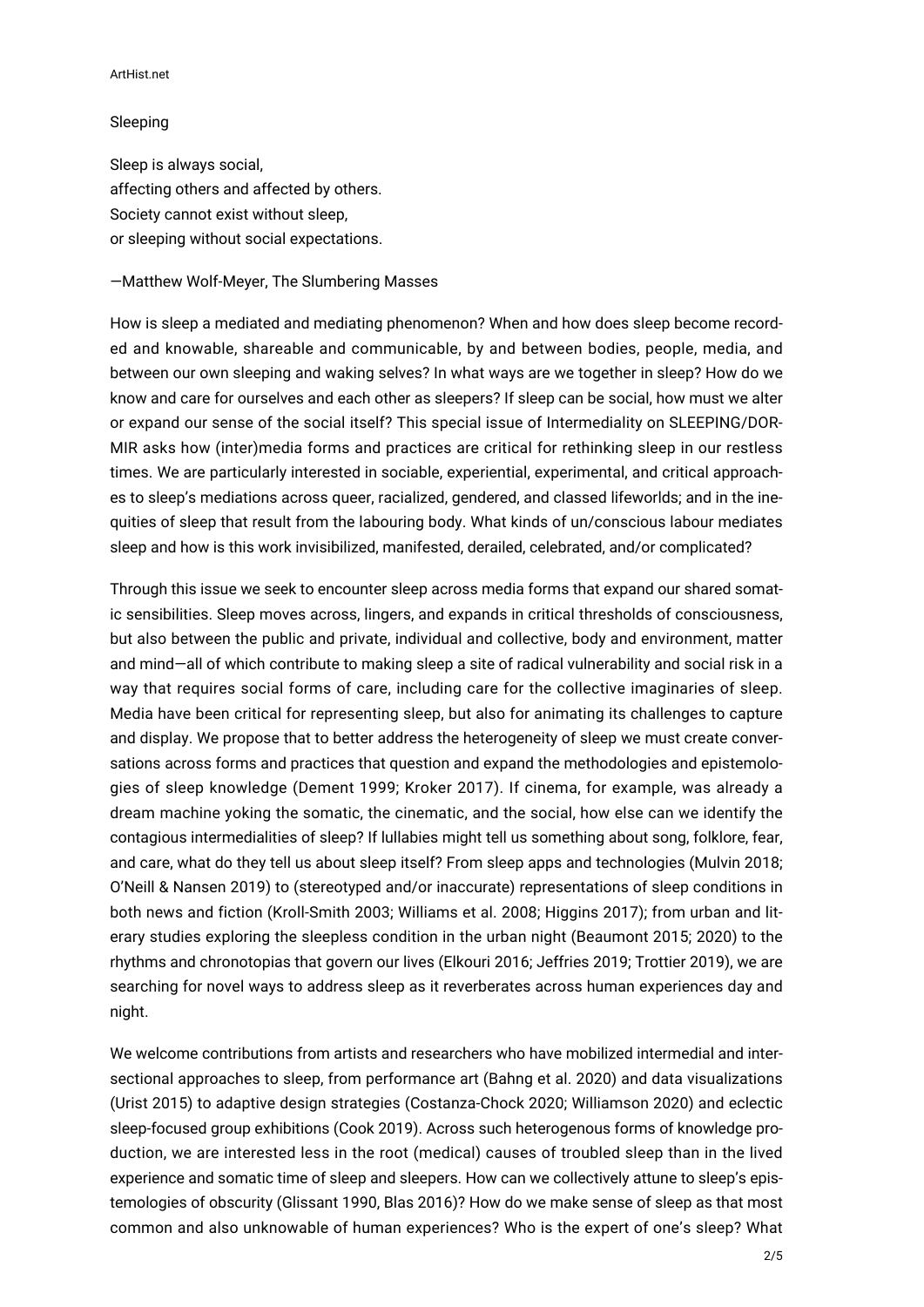information and technology are trusted to provide information? And how can we straddle the gap between a sleeper's personal experience and external metrics, normativities, machines, and observations? As sleep and rest become increasingly fugitive experiences in our everyday lives, in no small part due to 24/7 illumination in all corners of the world, how are media helping cultivate spaces of shared rest, restoration, and repose? Are media themselves archives and reservoirs of sleep?

As contemporary sleep media increasingly rely on the promise of immersive isolation through domestic and individualized ecologies (e.g., sleeping pods and pod hotels), we question what is lost when sleep becomes an experience closed off to others and to the environment, or when we no longer are sovereigns of our sleep. Conversely then, how do others help us make sense of our sleep and our sleeping self? How do the spatio-temporalities of sleep situate it in particular social contexts and, potentially, problematic situations? Thus, through the lens of media and intermediation, we invite contributors to open up the idea of sleep as a purely individual concern, and instead to evaluate what we might learn or gain by considering sleep and its troubles through the lens of togetherness.

This issue aims to gather contributions by researchers from diverse disciplinary backgrounds. In addition to traditional articles, we also welcome research-creation proposals and artist contributions. Topics of interest include, but are not limited to, the following:

- What useful and provocative theoretical approaches for thinking about the social dimensions of sleep emerge through sleep's intermedial forms? What do inquiries into concepts of sociality, sociability, togetherness, collectivity, etc. contribute (differently)? How might these account for what we term "sleeper subjectivity"?

- How do media practices and technologies help us understand the production and social consequences of the normativities, inequities, and invisibilities of sleep?

- What do the material and sensory cultures of sleep reveal, both here and now, but also when shifting our gaze to societies across history and geography?

- How can we think of "intermedial sleep" as crossing thresholds of consciousness, production, research, disciplines, practices, outputs, and formats to cross the in-between with the not-yet- named?

- What does it mean that we cannot meet our sleeping selves without the intermediary of devices of inscription, capture, and recording? Whether in narratives, images, or EEG data, how do we assess and engage the traces of our sleep? How might a relational and representational ethics of opacity, informatic or otherwise, emerge from experiments in sleep media?

- How have media re-conditioned sleep beyond the individual or somatic and into an expanded lifeworld of forms (slow cinema, sleep podcasts and playlists), objects and things (white noise generators, television static, blue screens), practices (bedtime rituals, office naps, dream sharing groups), and ecologies (sleep hotels, public sleeping, overnight programming)?

- What can we learn about our relationship to sleep from the media and design of places, spaces, and environments where we individually and collectively seek rest?

- What can the study of or through genre offer explorations into the sociability of sleep (e.g., the horror film, the memoir, the zine, sleep-themed podcasts or playlists)?

- How have media animated future imaginaries that consider the conditions, contexts, needs, and possibilities of sleep? How do speculations about the future account for the universal need to sleep?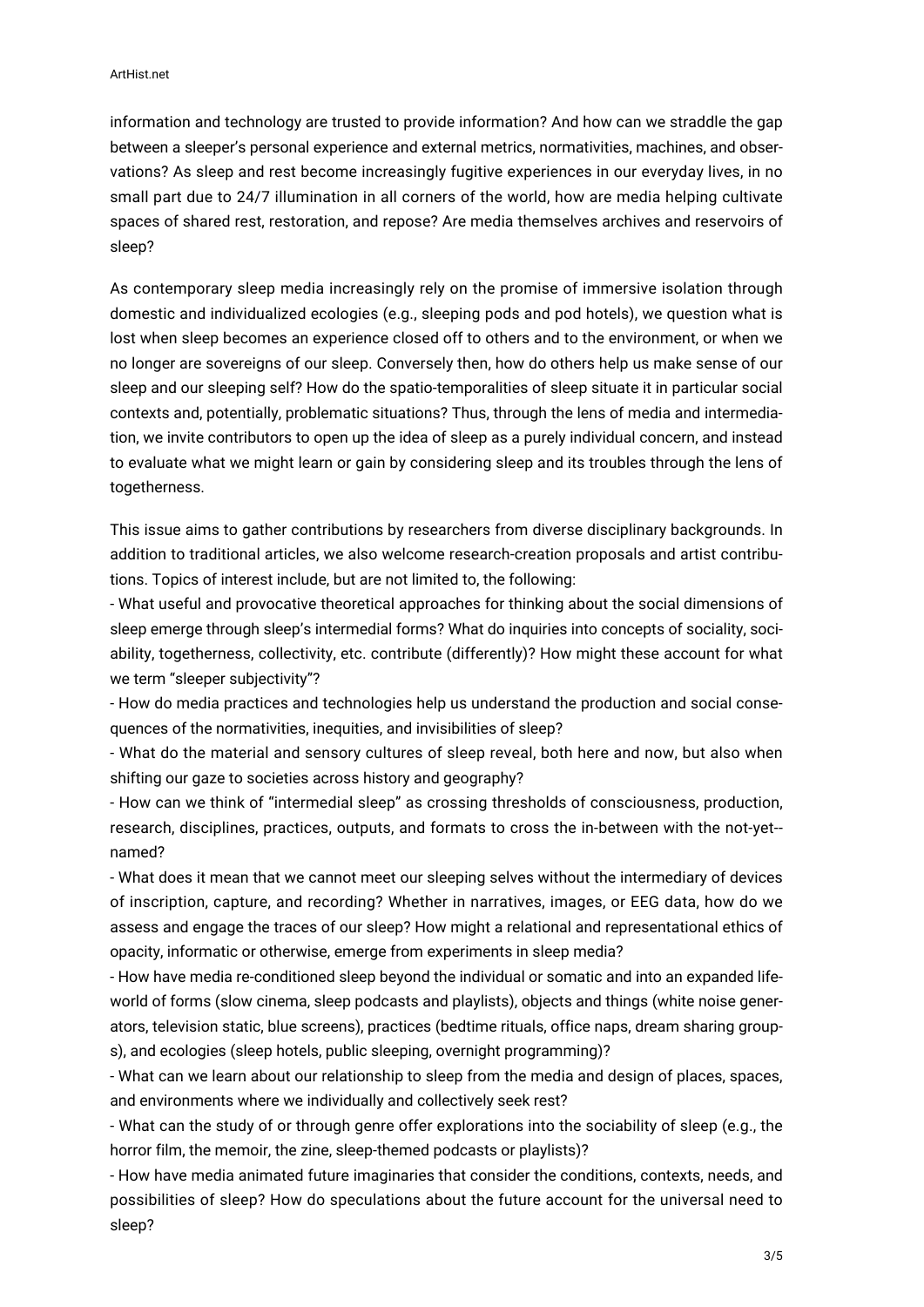--

Bibliography:

BAHNG, S. et al. "Sleeping Eyes: Experiencing Narcolepsy Through the Duality of Virtual Embodiment." In Proceedings of the Fourteenth International Conference on Tangible, Embedded, and Embodied Interaction, February 2020, pp. 639–645.<https://doi.org/10.1145/3374920.3375285> BEAUMONT, Michael. The Walker: On Losing and Finding Oneself in the Modern City. London: Verso, 2020.

BLANK Noise. "Meet to Sleep." www.blanknoise.org/meettosleep

BLAS, Zach, et HABOURY Jacob. "Biometrics and Opacity: A Conversation." Camera Obscura: Feminism, Culture, and Media Studies 31, n° 2 (2016): 155–165. <https://doi.org/10.1215/02705346-359251>

CHAPUT, Jean-Philippe, Suzy L. WONG et Isabelle MICHAUD. "Duration and Quality of Sleep Among Canadians aged 18 to 79." Statistics Canada. September 20, 2017. <https://www150.statcan.gc.ca/n1/pub/82-003-x/2017009/article/54857-eng.htm>

COLOMINA, Beatriz. "The 24/ 7 Bed,"<https://work-body-leisure.hetnieuweinstituut.nl/247-bed> COSTANZA-CHOCK, Sasha. Design Justice: Community-Led Practices to Build the Worlds We Need. Cambridge, MA: The MIT Press, 2020.

CRARY, Jonathan. 24/7: Late Capitalism and the Ends of Sleep. London: Verso, 2013.

DEMENT, William C. The Promise of Sleep: A Pioneer in Sleep Medicine Explores the Vital Connection between Health, Happiness, and a Good Night's Sleep. New York: Delacorte, 1999.

ELKOURI, Rima. « Plaidoyer pour les lève-tard. » La Presse, 8 mai 2016. www.lapresse.ca/debats/chroniques/rima-elkouri/201605/06/01-4978800-plaidoyer-pour-les-lev e-tard.php

GLISSANT, Édouard. Poetics of Relation. Ann Arbor, Michigan: University of Michigan Press, 1997. JEFFRIES, Stuart. "Wakey Wakey! The Artists Healing Our Sleep-Deprived World." The Guardian, October 28, 2019, sec. Art and Design. www.theguardian.com/artanddesign/2019/oct/28/how-to-cure-insomnia-the-artists-providing-res pite-from-an-always-on-world

KROKER, Kenton. The Sleep of Others and the Transformations of Sleep Research. Toronto: University of Toronto Press, 2007.

KROLL-SMITH, Steve and Valerie GUNTER. "Governing Sleepiness: Somnolent Bodies, Discourse, and Liquid Modernity." Sociological Inquiry 75, n° 3 (2005): 346–371. <https://doi.org/10.1111/j.1475-682X.2005.00126.x>

MA, Jean. "Sleeping in the Cinema". October 2021; (176): 31–52. [https://doi.org/10.1162/octo\\_a\\_00425](https://doi.org/10.1162/octo_a_00425)

MULVIN, Dylan. "Media Prophylaxis: Night Modes and the Politics of Preventing Harm." Information & Culture 53, n° 2 (2018): 175–202. <https://doi.org/10.7560/IC53203>

O'NEILL, Christopher et Bjorn Nansen. "Sleep Mode: Mobile Apps and the Optimisation of Sleep- -Wake Rhythms." First Monday 24, n° 6 (2019). [https://doi.org/10.5210/fm.v24i6.9574\]\(https://doi.org/10.5210/fm.v24i6.9574](https://doi.org/10.5210/fm.v24i6.9574](https://doi.org/10.5210/fm.v24i6.9574)

PRECIADO, Paul. Pornotopia: An Essay on Playboy's Architecture & Biopolitics. New York: Zone Books, 2019.

SEALE, Clive, Sharon BODEN, Simon WILLIAMS, Pam LOWE et Deborah STEINBERG. "Media Constructions of Sleep and Sleep Disorders: A Study of UK National Newspapers." Social Science &